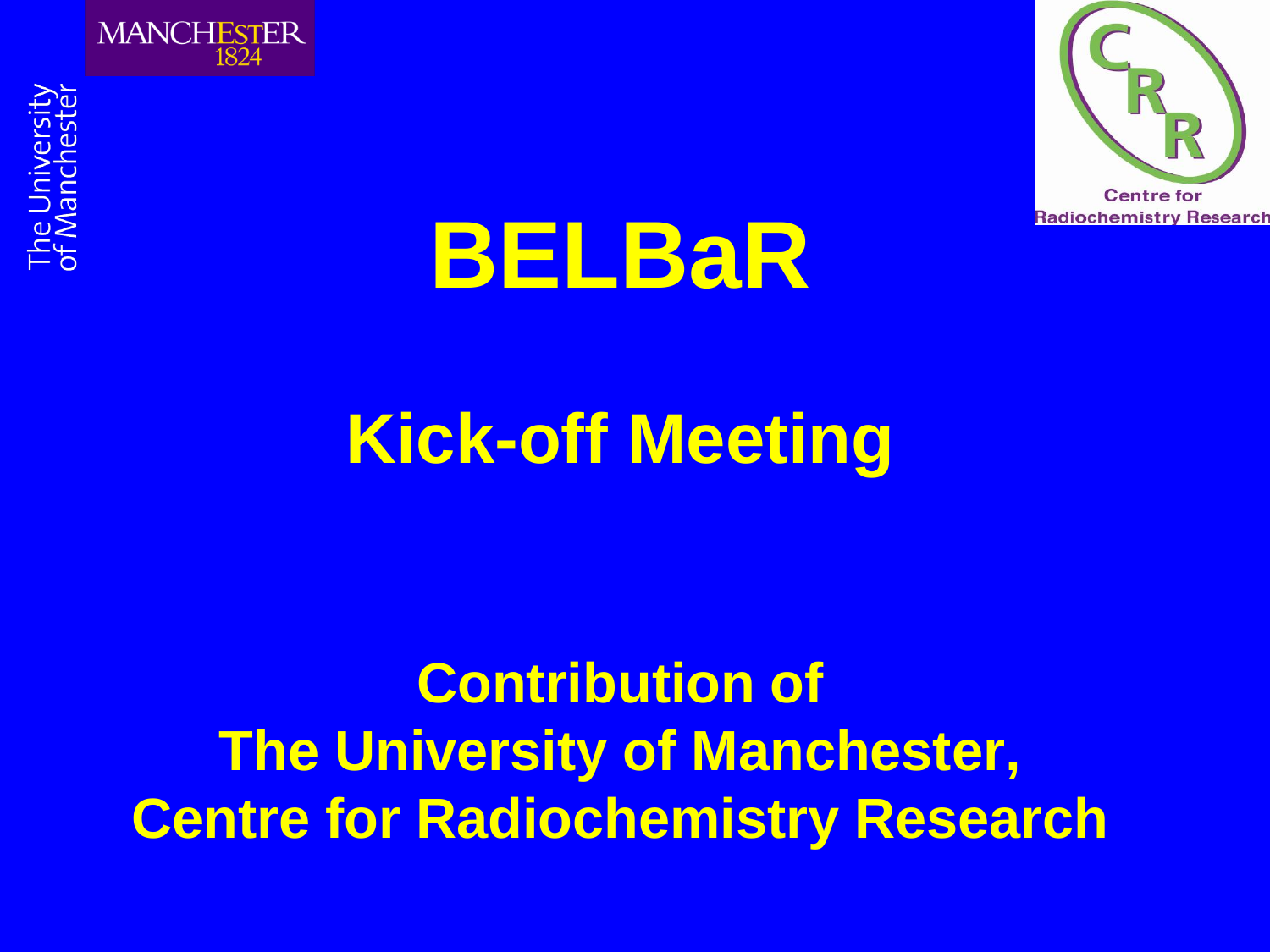#### **THE CENTRE FOR RADIOCHEMISTRY RESEARCH**



Established 1999 as a partnership with nuclear industry

**Facilities** – Unique in the UK university sector to handle high specific activity isotopes, including Np, Pu.





**Current research programmes**: Environmental Radiochemistry; **Actinide Coordination Chemistry;** Chemistry of Waste Disposal;

#### EPSRC Nuclear FiRST DTC.



**Engineering and Physical Sciences Research Council** 



**NATURAL JVIRONMENT RESEARCH COUNCIL** 



Home Offic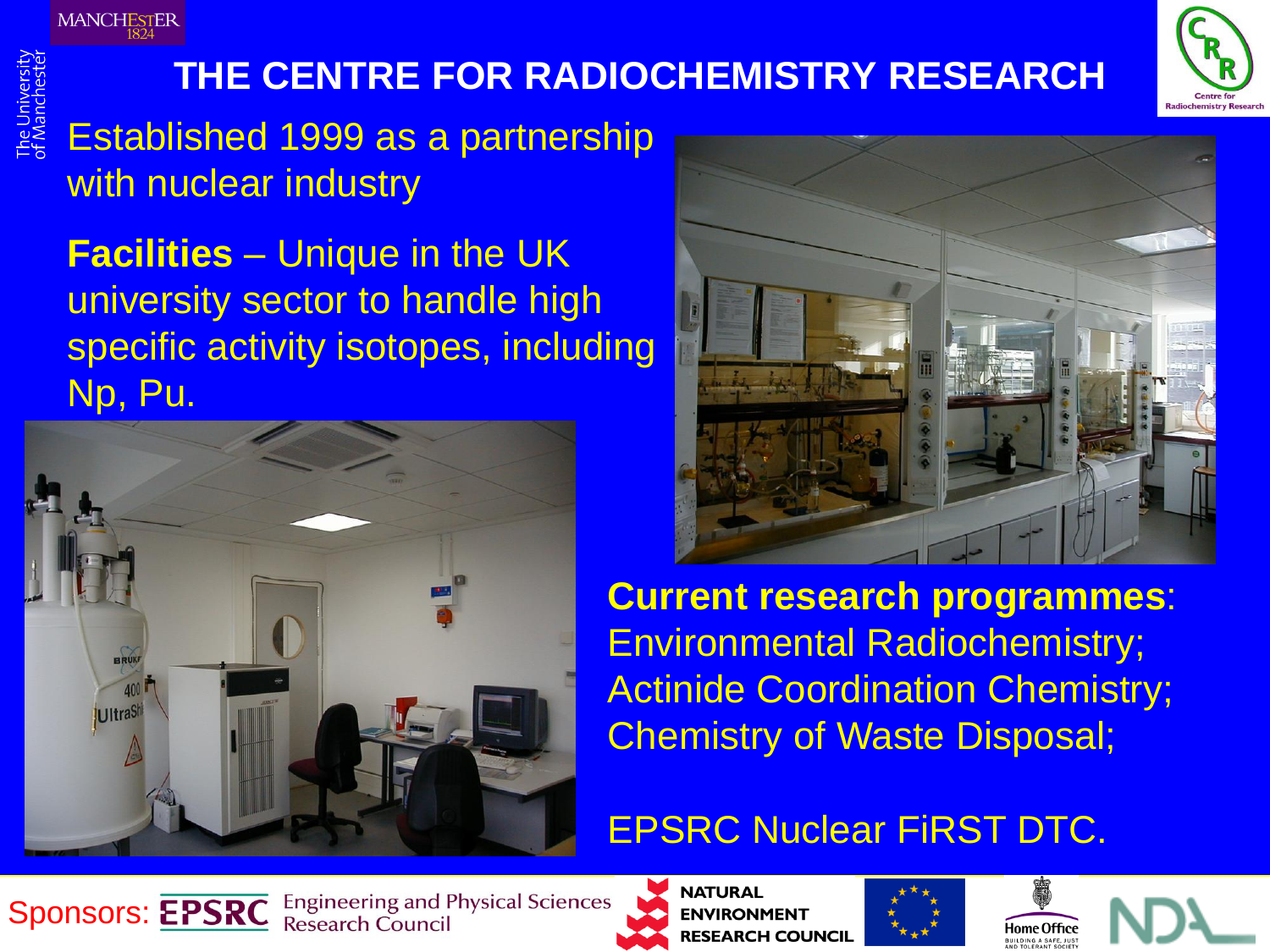#### **Manchester Work**

**Aim: To study radionuclide interactions with Bentonite colloids and in particular (pseudo-) irreversibility in binary and ternary systems.**

Our work plan is based upon our previous experience with radionuclide/humic interactions, and the prediction of radionuclide partition in mineral-humic acid ternary systems. Also on our work on radionuclide-inorganic colloid interactions in UK spent fuel storage ponds.

### **WP1**

Concentrating on measurement and effect of irreversibility of radionuclide binding to colloids .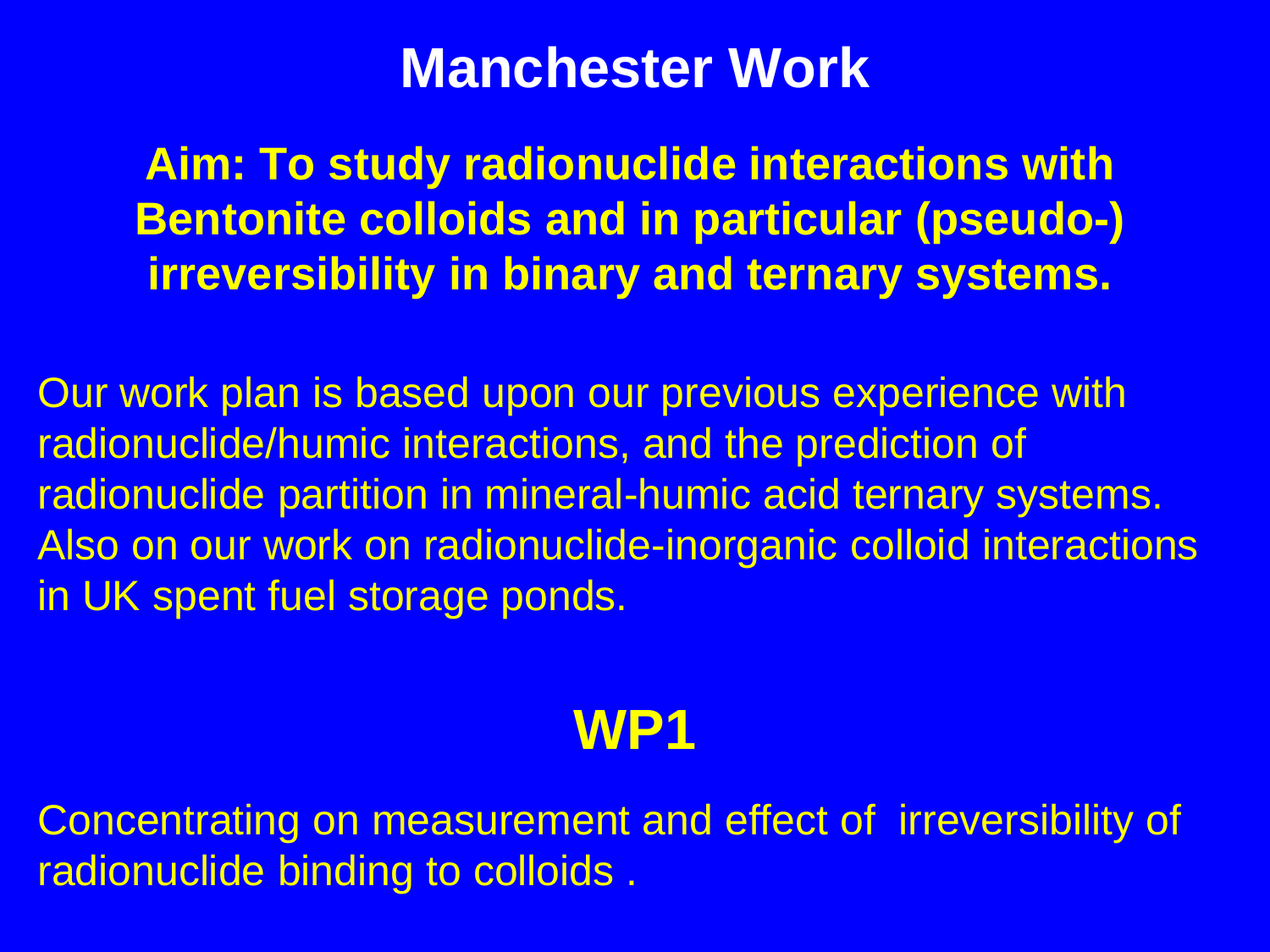### **Manchester WP 3 BELBaR Materials**

#### *Bentonite (colloid)*:

We plan to develop our methods using Ca-Bentonite and (Wyoming) Na-Bentonite. When they are refined, we have a small sample of FEBEX Bentonite (thanks to CIEMAT!).

#### *'Rock':*

Single/simple phases (silica, quartz sand, etc.); Granite; Sherwood sandstone (study material for large UK CDZ project (BIGRAD); bentonite.

#### *Radionuclides:*

<sup>152</sup>Eu for method development, then Am, Pu and U  $(^{232}U$  and 235/238U to allow low concentrations, exchange experiments).

#### **These are proposals, but we are flexible**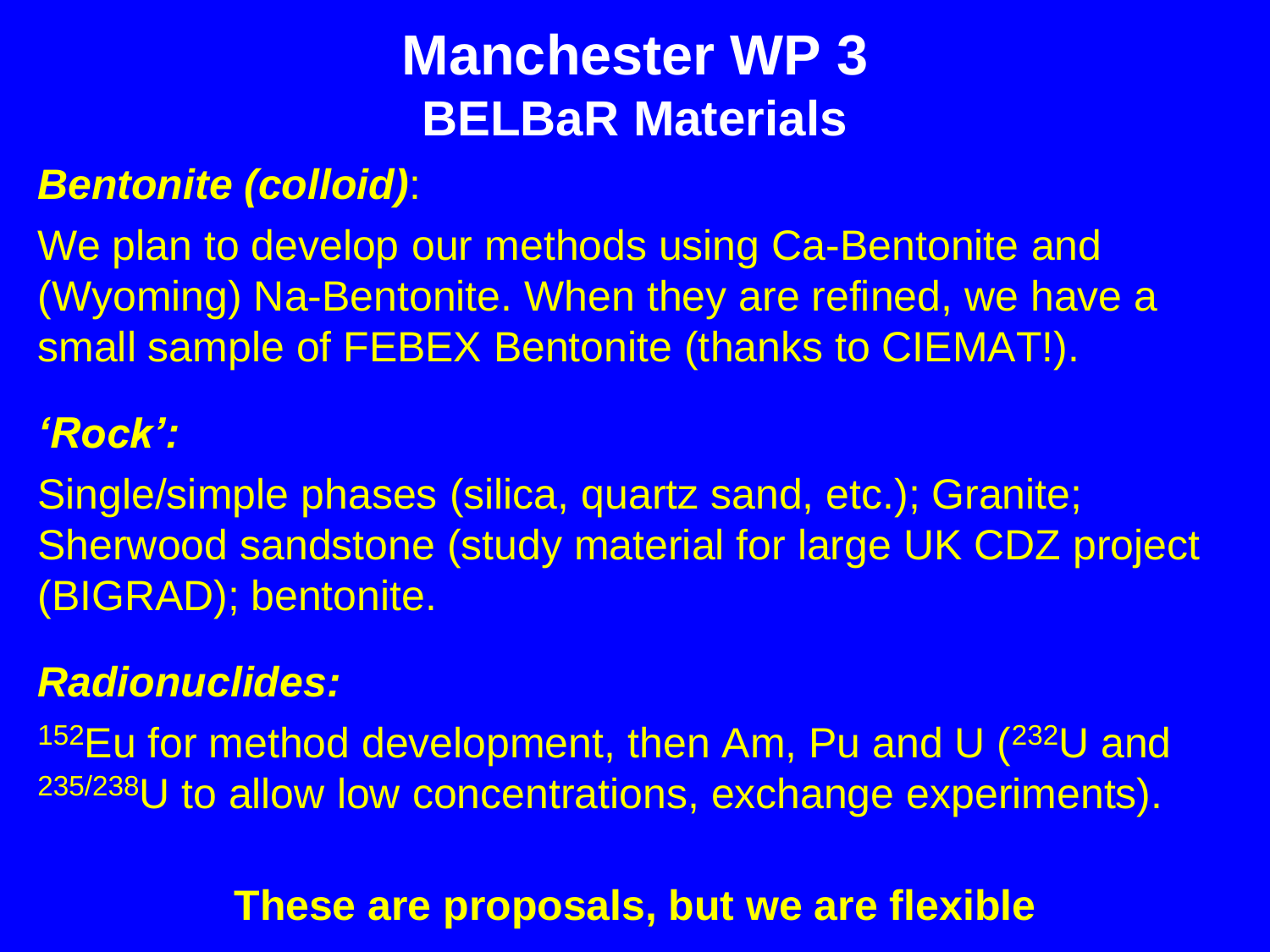### **For Humics......**

**Humic complexes do not dissociate instantaneously** Two binding modes: exchangeable and non-exchangeable

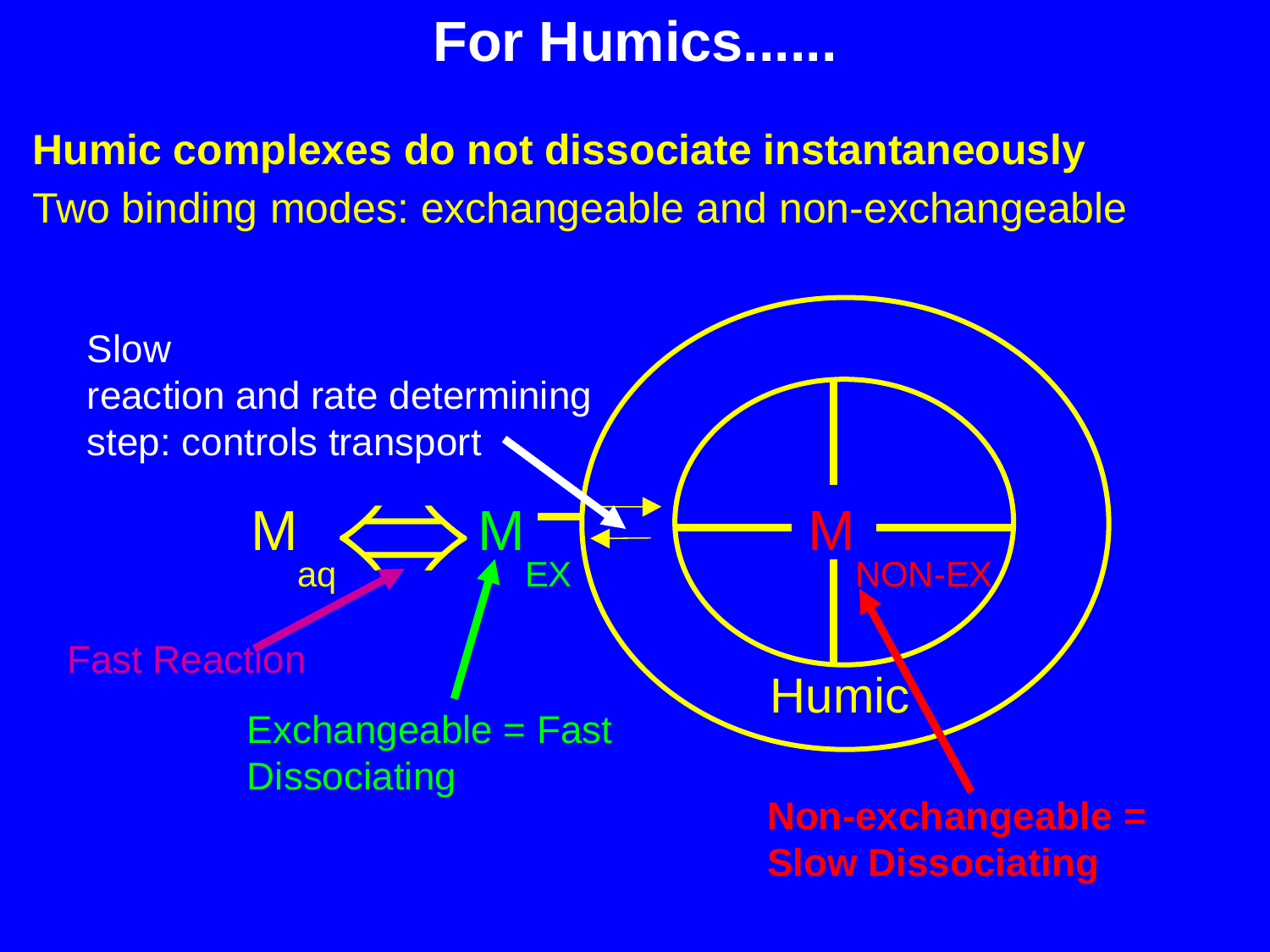#### **Effect of Including Slow Dissociation Kinetics in Transport Modelling**



Experimental Data from University of Loughborough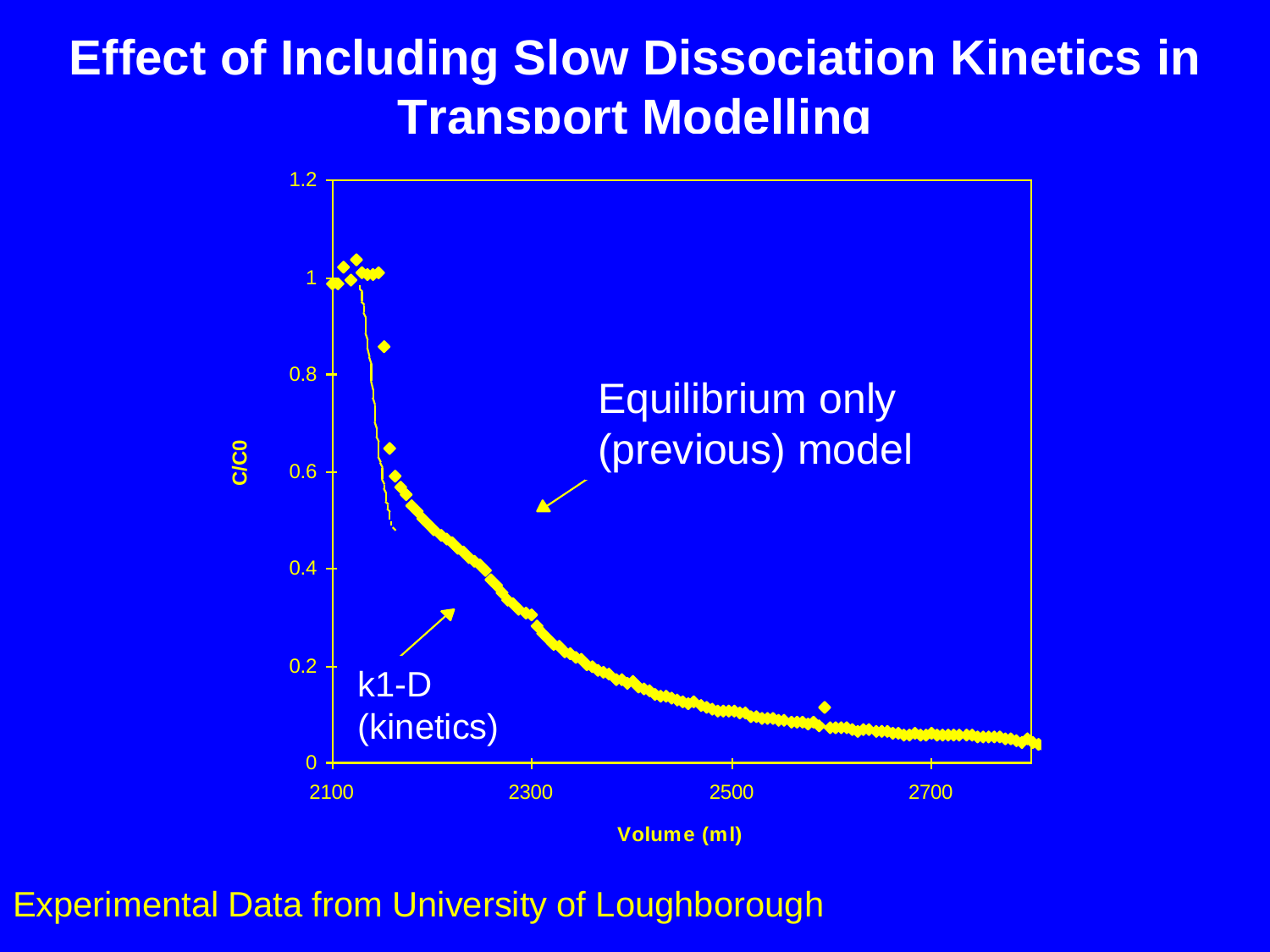### **Humic and Co2+ Column Experiments**



Experimental Data from BGS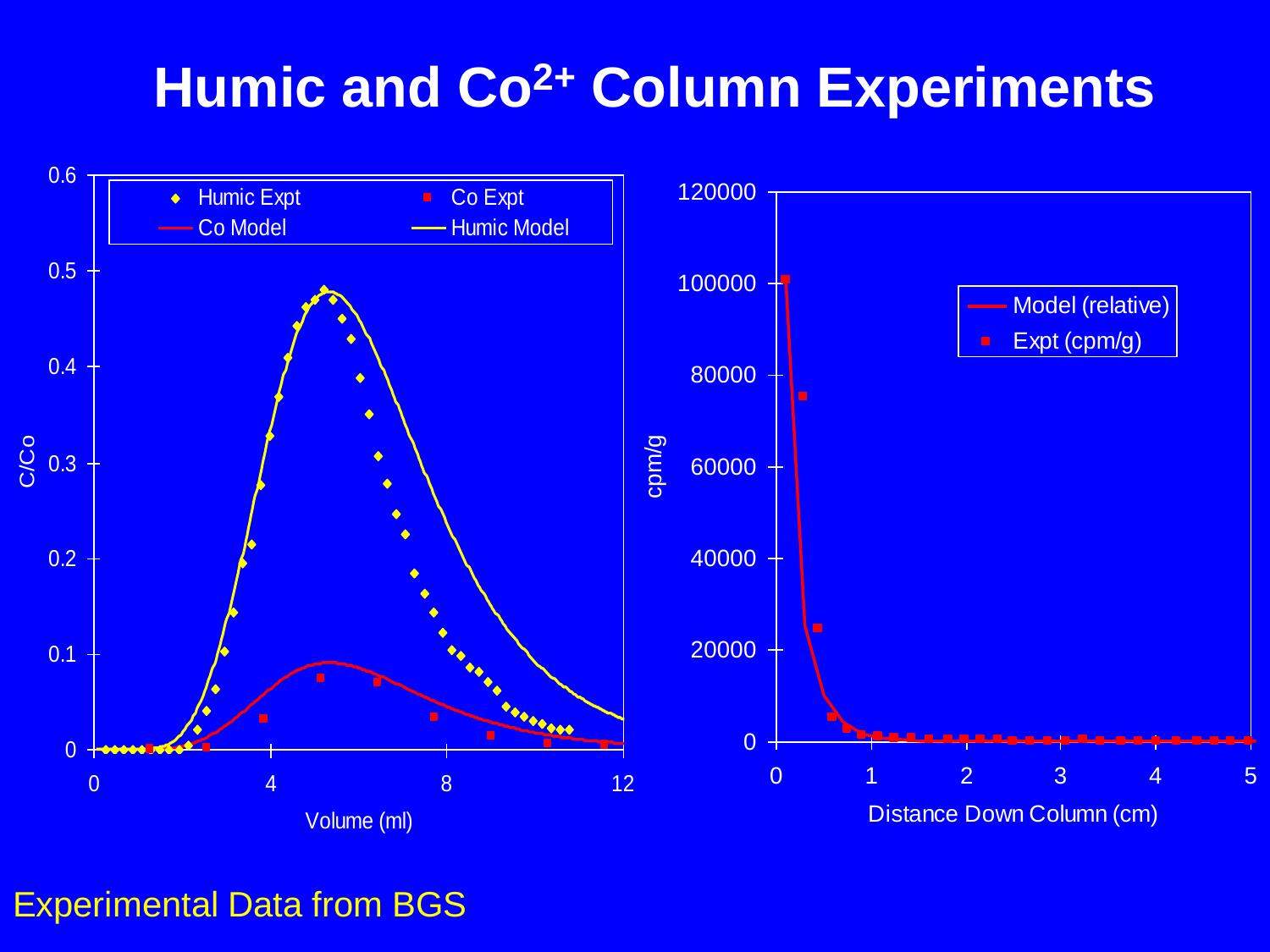#### **Am3+ breakthrough curves and model fits** (GoHy-2227 Groundwater)



Experimental Data from KIT-INE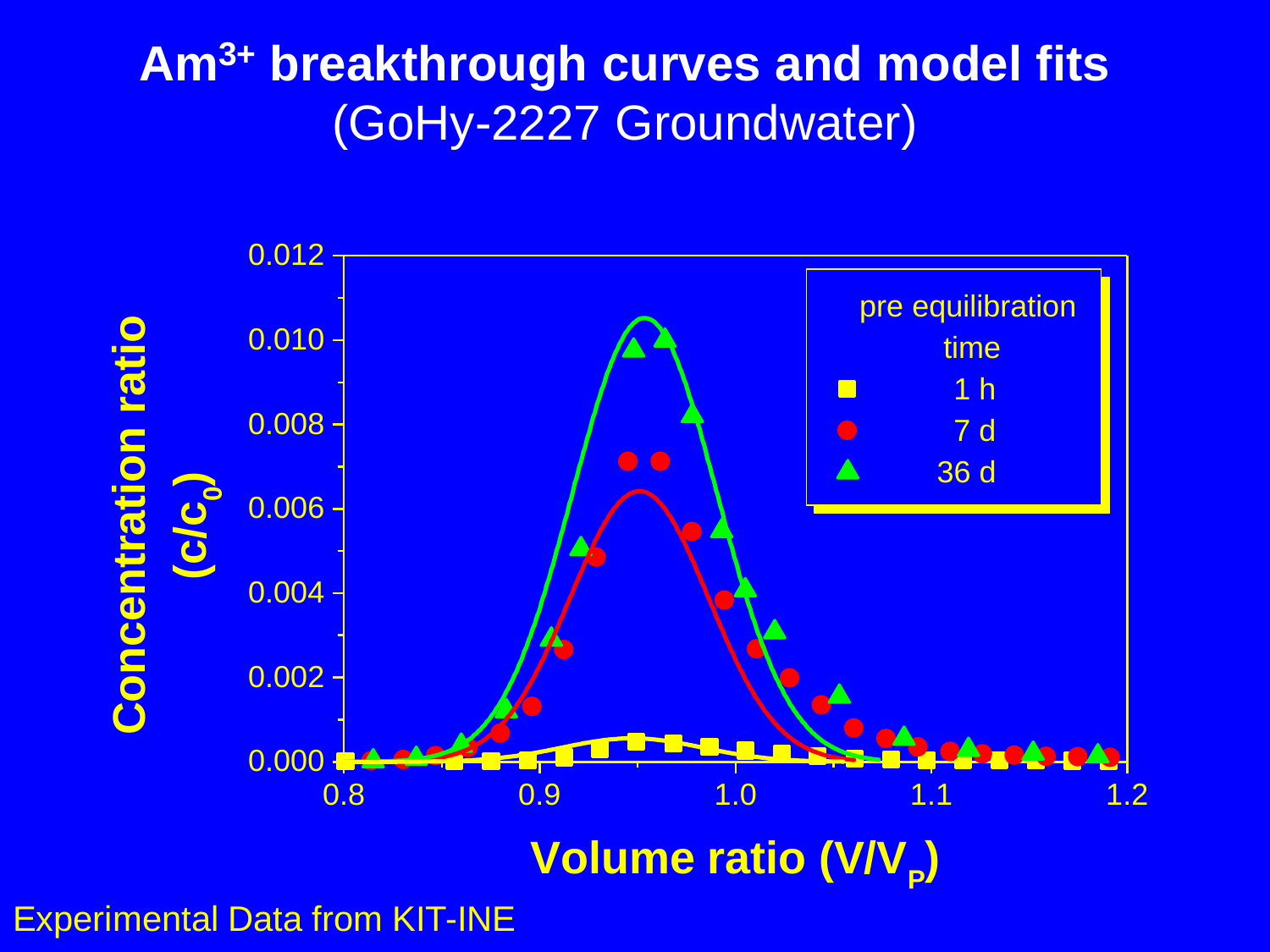

Radionuclide remaining in solution = non-exchangeable. Plot as  $\text{In } [M\text{-HA}]$  vs time  $\rightarrow$  rate constant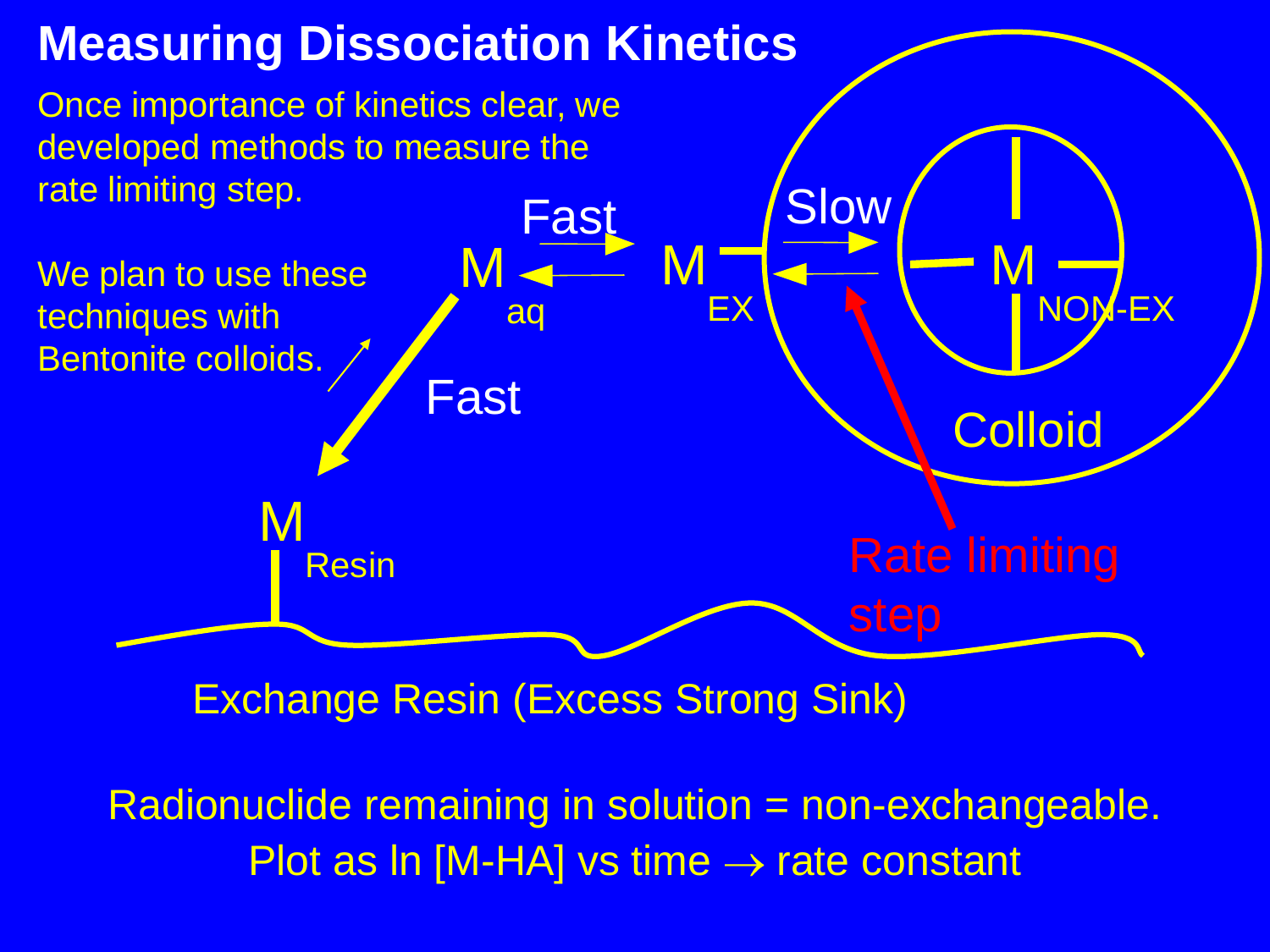#### **Example of Data from Resin Technique**

<sup>241</sup>Am Dissociation Data from humic sample from Sellafield



| <b>Experiment</b> | Rate constant $(s-1)$ (2 $\sigma$ error) | $(C/CO)_{t=0}$ (%) (2 $\sigma$ error) |
|-------------------|------------------------------------------|---------------------------------------|
|                   | $6.3 \times 10^{-8}$ (19 %)              | 26(3)                                 |
|                   | $\sqrt{5.9 \times 10^{3} (18 \%)}$       | 28(2)                                 |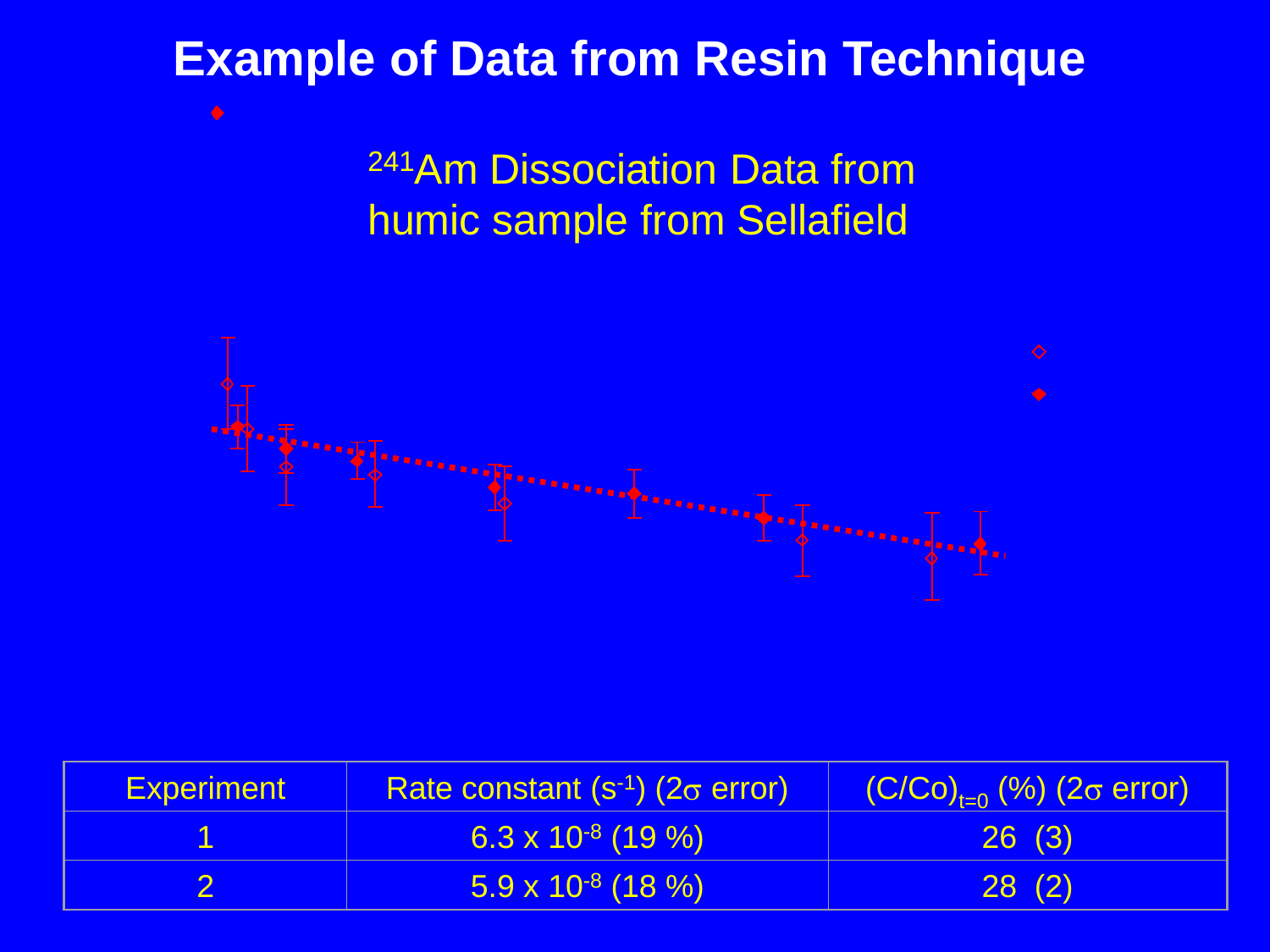### **Previous (humic) Ternary System Work**



Developed model of simple ion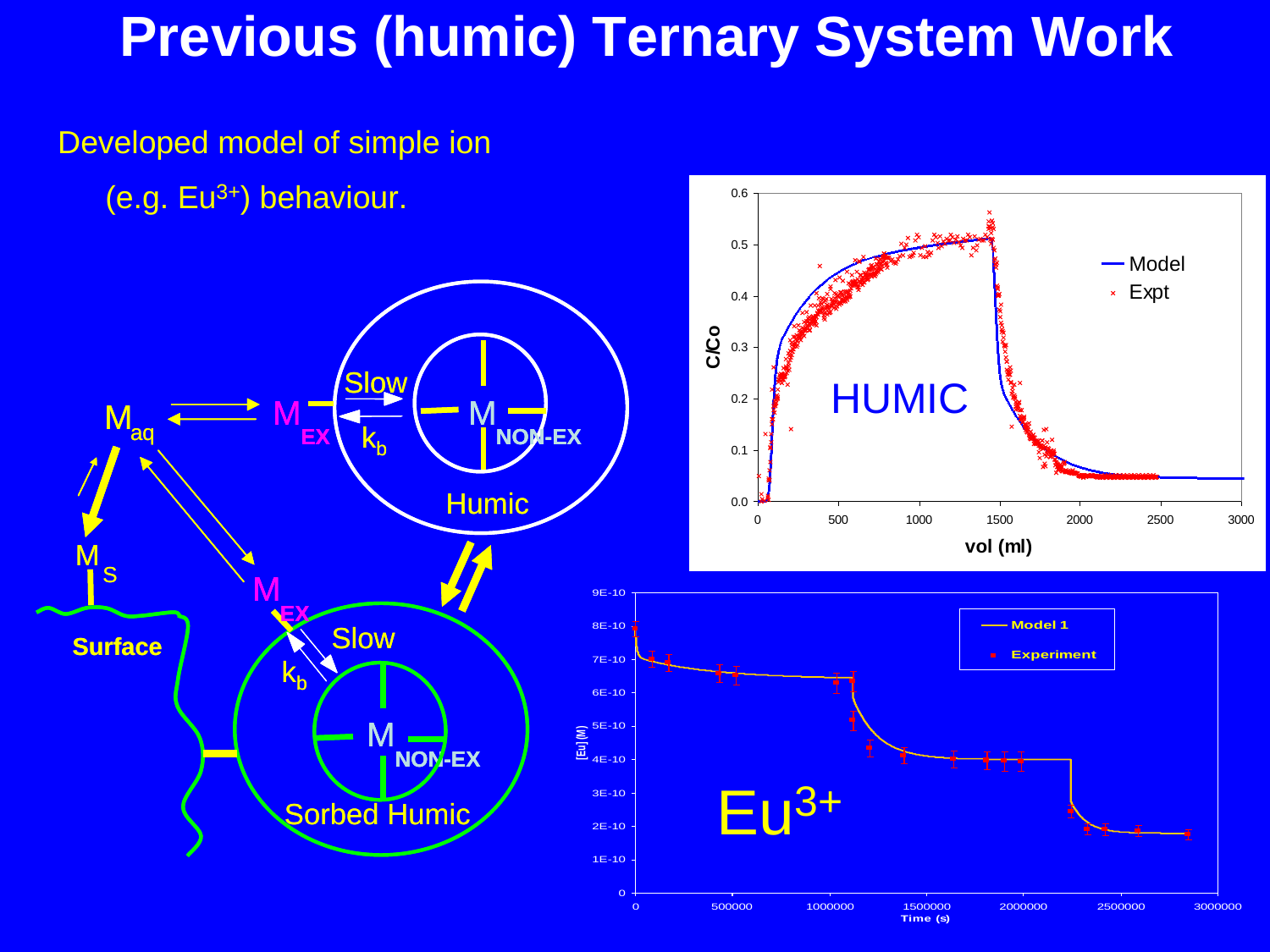#### **Sequential Sorption Experiments**



These were very useful in defining mechanisms in humic ternary systems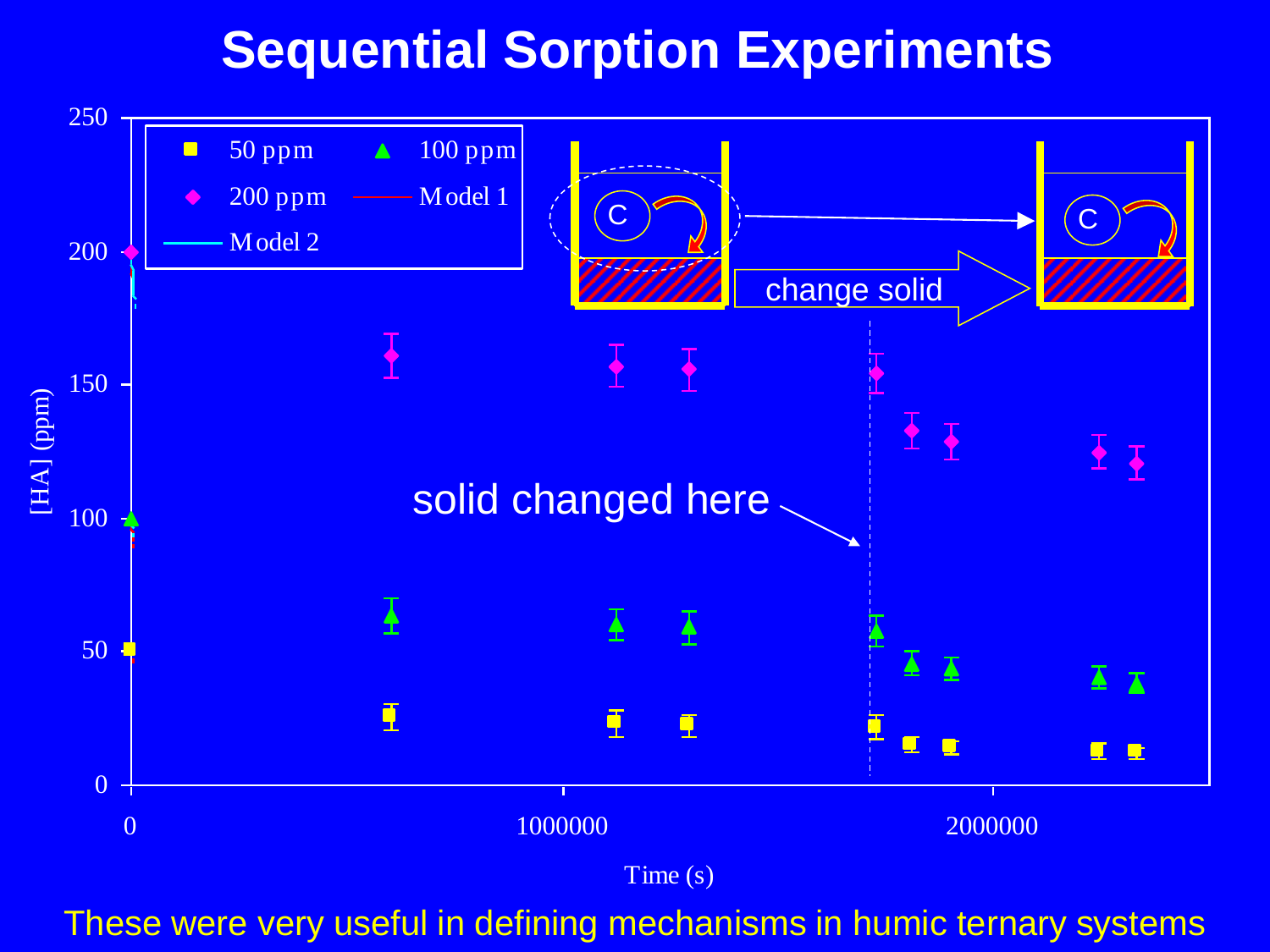#### **Our BELBaR Work (Our proposals)**

Measure extent of reversibility of RN interactions (dissociation rate constants). Effect of:

- Equilibration time;
- Ionic Strength/pH (within range of stability of bentonite colloids);
- RN and oxidation state;
- Colloid size (prepared by ultra-filtration).

Full Ternary System Experiments, as well as factors above:

- Order of addition
- Sequential sorption

'Memory effects': Equilibrate under one set of conditions (e.g. I, pH, then change and measure effect.

Model development.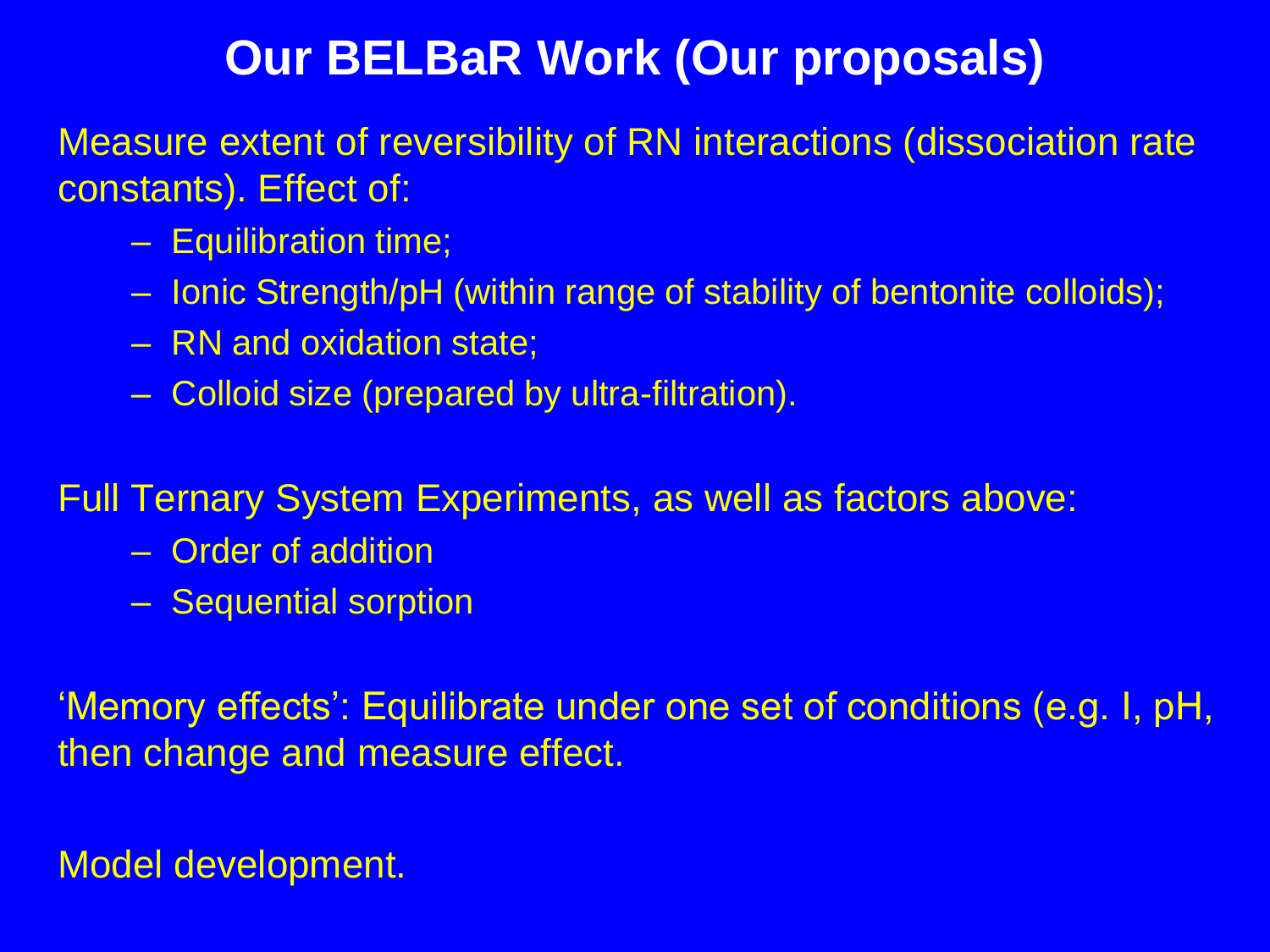### **Contact Us**

#### **Nick Bryan**

Centre for Radiochemistry Research School of Chemistry University of Manchester Oxford Road **Manchester** 



nick.bryan@manchester.ac.uk +44-161-275-7793

http://crr.manchester.ac.uk